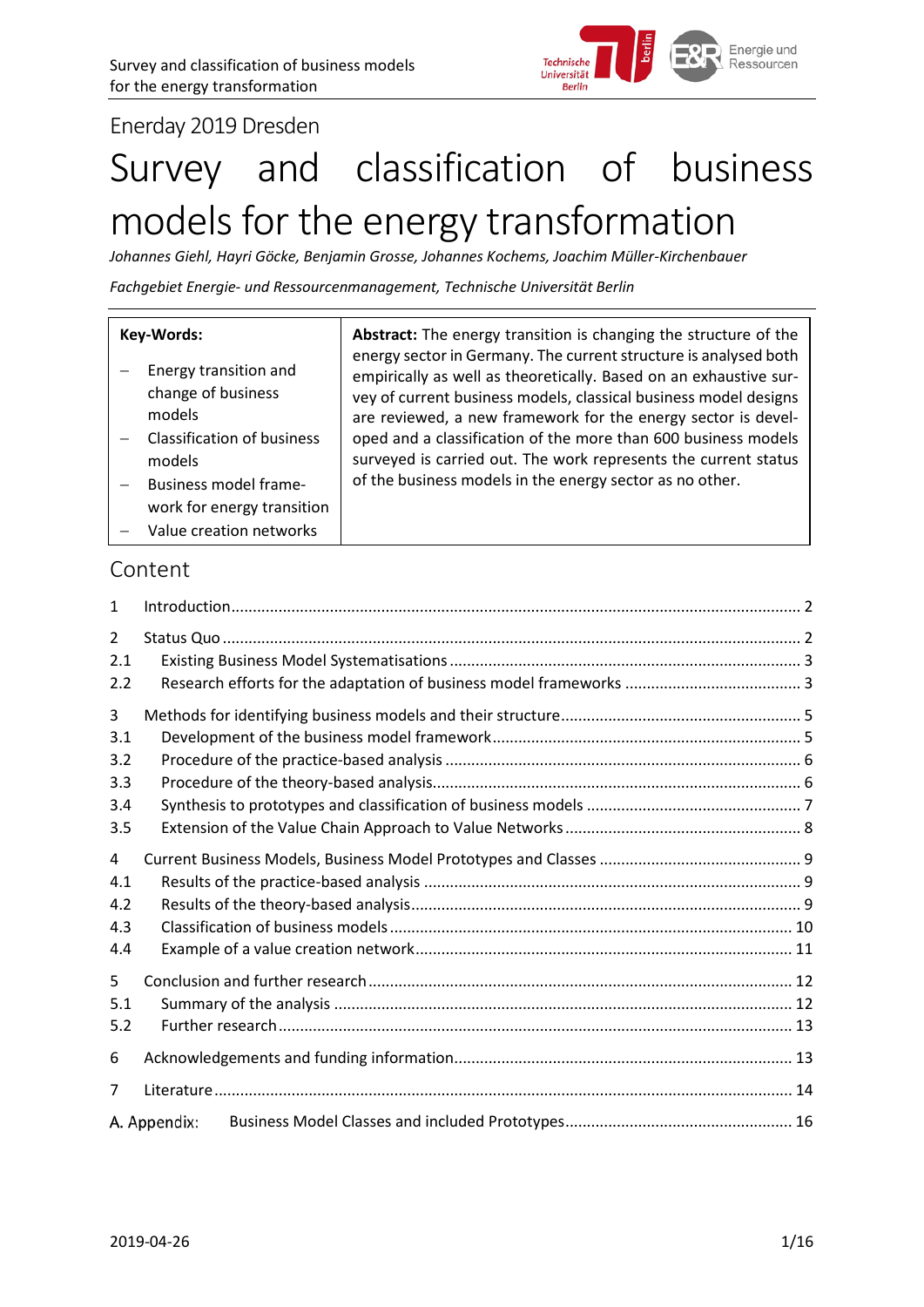

## <span id="page-1-0"></span>1 Introduction

The energy transition process requires a consequent implementation of energy efficiency as well as a fundamental shift of the energy supply to renewable, CO<sub>2</sub>-neutral energies. In addition to the decarbonisation of energy production, this includes the tendency towards decentralised structures. Furthermore, the digitalisation of processes and industries has an increasing impact on the energy sector and new players entering the energy markets. The "classical" structures of the energy industry that emerged after the liberalisation of the electricity and gas markets (see [Figure](#page-1-2) *1-1*), including established business models, are subject to massive changes.



<span id="page-1-2"></span>*Figure 1-1: Classical value chain of the energy industry* Source: Own illustration

Separations and subsequent restructuring efforts of E.ON and RWE illustrate the displacement tendencies and disruptive processes in the energy industry. In order to analyse these structural changes in the business model landscape during the energy transition, a comprehensive empirical analysis is carried out. This includes both, business models and business model structures identified in practice as well as in research work. This includes some business models, which are expected in the future.

In the following, an overview of the current state of research on energy transformation related business models and the most common business model frameworks is given in Section [2.](#page-1-1) Using this as a basis, a proposal for an adjusted framework for the description of prototypical business models in the energy system transformation is developed in Section [3.](#page-4-0) This is followed by a brief description of the methodology used for the empirical (practical and theoretical) analysis. In Sectio[n 4](#page-8-0) the results of this study are presented. Following on from this, a proposal is given for a categorisation of the identified prototypical business models. Then, the further development of the classical value chain architecture into value networks is elaborated by illustrating an exemplary environment around a business model. Concluding in Sectio[n 5,](#page-11-0) the core results are summarised and further research questions are identified.

The study answers the research question to what extent existing frameworks are appropriate for describing the current business models of the energy transition and if they need to further development. Based on these findings, the current structure of the business model landscape and respective value chains are presented by a detailed survey of business models. The results can be used for further analysis of existing business models and as basis for an individual economic quantification of business model (prototypes)<sup>[1](#page-1-3)</sup>. On this methodical basis, detailed studies of business models can be prepared and developed into business plans.

## <span id="page-1-1"></span>2 Status Quo

The structures of the energy industry are constantly changing. However, liberalisation and energy system transformation have significantly increased the pace of change and have impacted the business model landscape substantially. In the following, the current business model frameworks for the systematisation of business models and current research on energy business models is presented.

<span id="page-1-3"></span> $1$  See chapter 3.4 for the definition of both terms.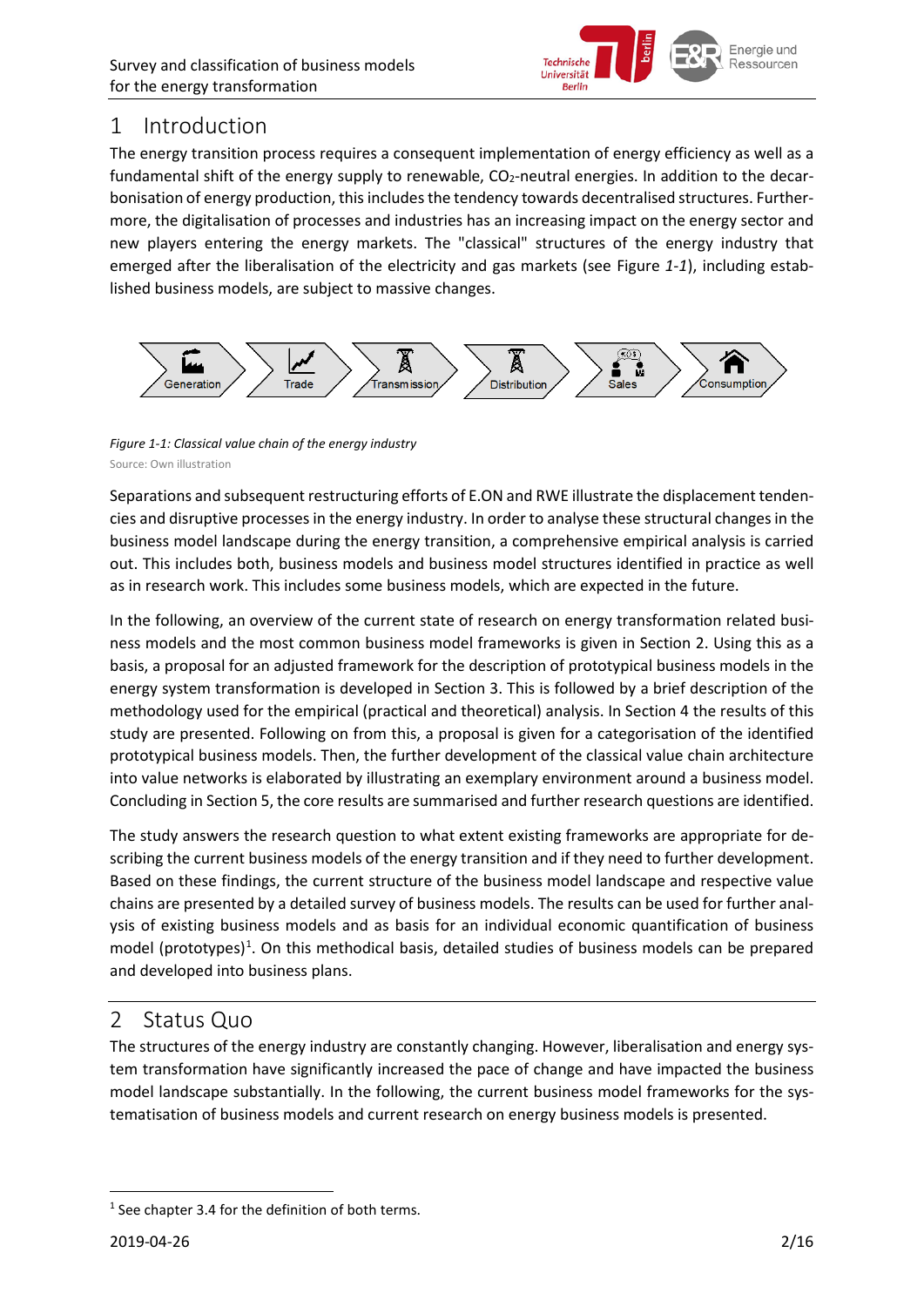

#### <span id="page-2-0"></span>2.1 Existing Business Model Systematisations

The term 'business model' describes a simplified abstraction of mechanisms of business activities used to generate profits. The use of the term has increased since the 1990s. [2](#page-2-2) Various systematisations and analysis tools for business models exist:

The RCOV-Framework (Resources, Competences, Organisation, and Value(-Proposition)) by Demil and Lecoq (2010) analyses business models especially from a resource-based perspective and highlights value creation from internal structures.<sup>[3](#page-2-3)</sup> The business model Canvas by Osterwalder and Pigneur (2013) provides a snapshot of a company and is used particularly for business model innovation due to its modular structure. In addition, it covers a very wide range of both internal and external aspects of a business model through open terms.<sup>[4](#page-2-4)</sup> The Business Model Design by David Teece (2010), on the other hand, puts greater emphasis on the underlying technology, which explains its relevance to technology-driven business models. [5](#page-2-5) Bieger and Reinhold (2011) complement Teece by considering the company's internal value distribution and the development concept for further improving the business model within the business model analysis framework. The framework is suitable for the description of cooperative and dynamic value creation. [6](#page-2-6)

#### <span id="page-2-1"></span>2.2 Research efforts for the adaptation of business model frameworks

A series of publications exist regarding the effects of energy system transformation and changing framework conditions on business models. The authors Provance et al. (2011) examine political and organisational factors influencing the business models of small electricity producers.[7](#page-2-7) In a similar way, Doleski (2014) analyses the development and change of business models. [8](#page-2-8) PWC (2016) investigates the expected impact of digitisation on existing energy business models. [9](#page-2-9) Further studies analyse the influence of technologies on the development of the energy system transformation, e.g. Varone and Ferrari (2015).<sup>[10](#page-2-10)</sup> The authors Burger and Luke (2017) use an empirical approach for the analysis of real business models. On the basis of 144 companies worldwide, they derive generic business models for photovoltaic applications, demand-side management and (thermal) energy storage.<sup>[11](#page-2-11)</sup>

The focus of Löbbe and Hackbarth (2017) lies on individual prototypical business models of energy companies in the energy system transformation process. [12](#page-2-12) Richter (2012) analyses business model prototypes for renewable energies in a comparable manner. The approach is related to utilities and the result shows a concrete need to adjust the existing business models to climate aspects.<sup>[13](#page-2-13)</sup> To the same extent, Loock (2012) is developing generic business models for the use of renewable energies.<sup>[14](#page-2-14)</sup> Strupeit and Palm (2016), on the other hand, focus specifically on strategies for business models of private and small scale photovoltaic users.<sup>[15](#page-2-15)</sup> Okkonen and Suhonen (2010) elaborate production-side

- <span id="page-2-10"></span><sup>10</sup> Varone and Ferrari 2015
- <span id="page-2-11"></span><sup>11</sup> Burger and Luke 2017
- <span id="page-2-12"></span><sup>12</sup> Löbbe and Hackbarth 2017

<span id="page-2-14"></span><sup>14</sup> Loock 2012

<span id="page-2-2"></span> <sup>2</sup> Bieger, Knyphausen-Aufseß and Krys 2011, 17–22

<span id="page-2-3"></span><sup>&</sup>lt;sup>3</sup> Demil and Lecocq 2010, 234

<span id="page-2-4"></span><sup>4</sup> Osterwalder and Pigneur 2013, 20 ff.

<span id="page-2-5"></span><sup>5</sup> Teece 2010, 173 ff.

<span id="page-2-6"></span><sup>6</sup> Bieger, Knyphausen-Aufseß and Krys 2011, 32 f.

<span id="page-2-7"></span><sup>7</sup> Provance et al. 2011

<span id="page-2-8"></span><sup>8</sup> Doleski 2014

<span id="page-2-9"></span><sup>9</sup> PWC 2016

<span id="page-2-13"></span><sup>13</sup> Richter 2012

<span id="page-2-15"></span><sup>&</sup>lt;sup>15</sup> Strupeit and Palm 2016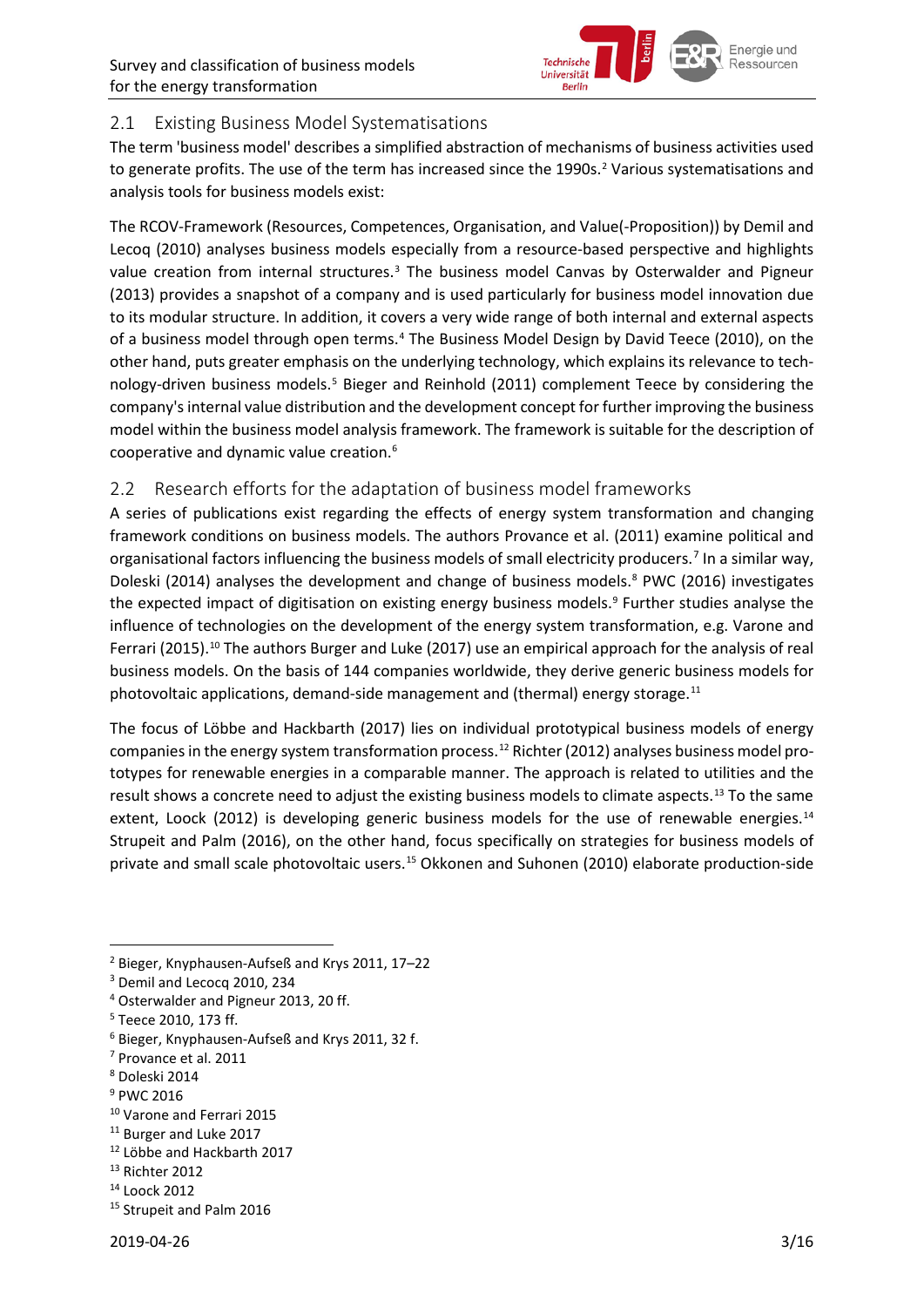

business model types of the district heating sector<sup>[16](#page-3-0)</sup> and the authors Jahnke et al. (2017) discuss decentralised combined heat and power applications combined with energy services. [17](#page-3-1)

The research presented by Rodríguez-Molina et al (2014) analyses business models for smart grid ap-plications on the prosumer level<sup>[18](#page-3-2)</sup> and Giordano and Fulli (2011) identify business models within the smart grid value creation network.<sup>[19](#page-3-3)</sup> Moreover, the study "Geschäftsmodelle 2020" by EY (2016) ad-dresses the future development and changes of classical business models without classifying them.<sup>[20](#page-3-4)</sup>

Other authors discuss business models of sector coupling. Abdelkafi et al. (2013) focus on the further development of generic business models in the context of rising e-mobility.<sup>[21](#page-3-5)</sup> The authors Kasperk and Drauz (2013) develop basic business models for the electro-mobile value chain within the changing energy system. [22](#page-3-6)

The literature research on business models includes various studies referring to individual, specific business models, technologies and use cases. The analysis is often based on known levels and activities within the classical value chain. Few cases give an overall view of the energy system or a systematic approach to the determination and derivation of theoretical business models.

The approach developed in this study is limited to a high-level evaluation of different business models which aligns with other studies including Löbbe and Hackbarth (2017), Strupeit and Palm (2016) or Okkonen and Suhonen (2010). Burger and Luke (2017) apply a comparable approach to the empirical classification of business models of this study. However, in contrast to the approach developed here, their study is only related to a sub-sector of the energy industry.

The literature analysis shows the predominant use of existing approaches to characterise business models. These take only partial into account the special features and structural breaks of the energy system in the context of decarbonisation, decentralisation and digitisation.

With this background, three central research gaps are addressed:

- Existing business model systematisations are not sufficient to characterise the business models of the energy system transformation.
- There is no exhaustive overview of currently existing energy business models.
- There is no adequate approach to describe the effects of the energy system transformation on the interactions between business models and the structure of the energy industry.

In order to provide a complete description of the characteristics of business models in the energy system transformation process and to address the relevant energy industry dimensions, an own business model framework is developed based on the existing business model frameworks. This business model framework for the energy industry (BMFE) closes the mentioned gaps.

<span id="page-3-0"></span> <sup>16</sup> Okkonen and Suhonen 2010

<span id="page-3-1"></span><sup>17</sup> Jahnke, Monjau and Dziomba 2017

<span id="page-3-2"></span><sup>18</sup> Rodríguez-Molina et al. 2014

<span id="page-3-3"></span><sup>19</sup> Giordano and Fulli 2011

<span id="page-3-4"></span><sup>20</sup> EY 2016

<span id="page-3-5"></span><sup>21</sup> Abdelkafi, Makhotin and Posselt 2013

<span id="page-3-6"></span><sup>&</sup>lt;sup>22</sup> Kasperk and Drauz 2013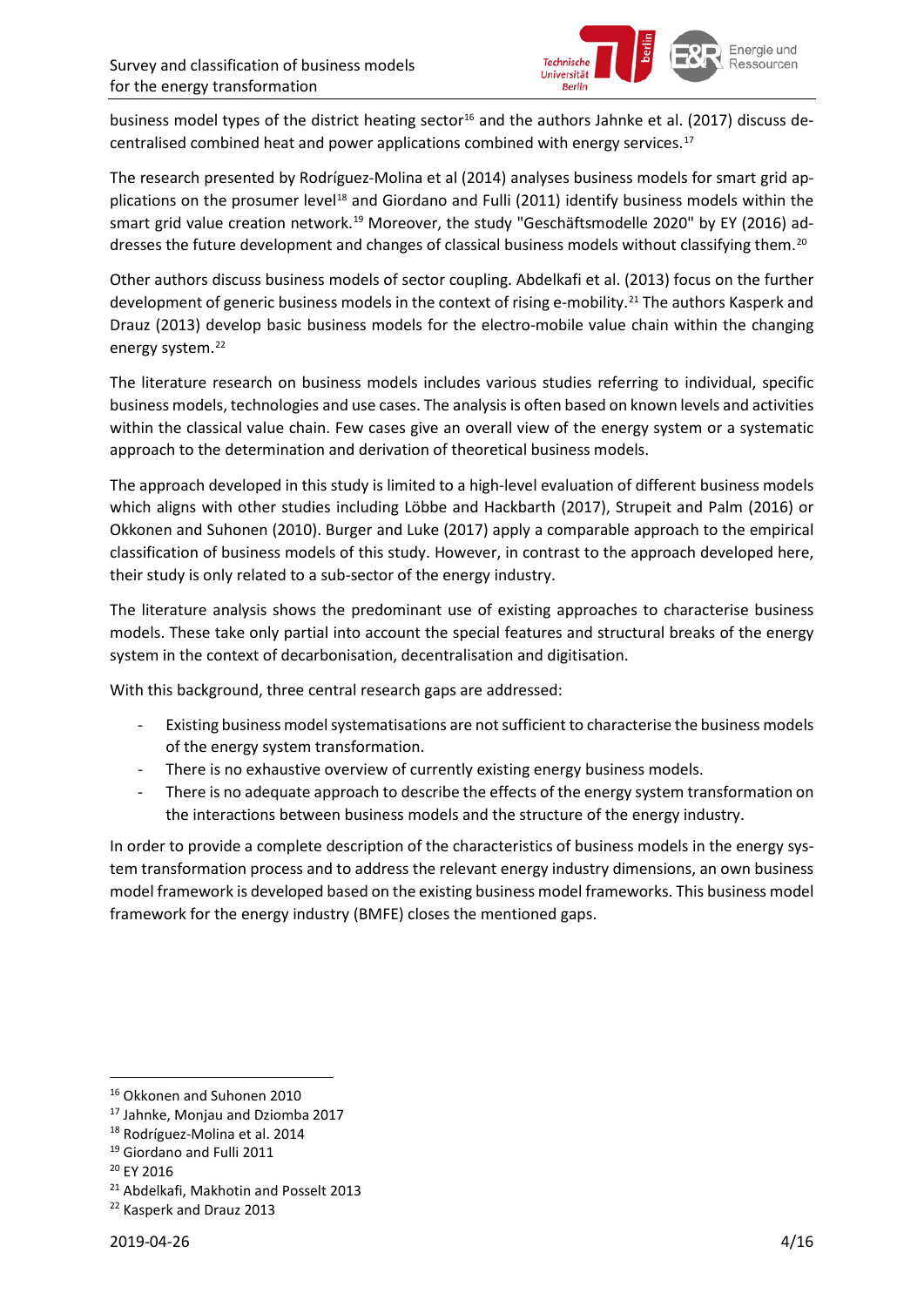

## <span id="page-4-0"></span>3 Methods for identifying business models and their structure

Based on the identified research gaps, it is necessary to obtain a comprehensive picture of the current business models of the energy sector. For this purpose, business models are analysed by means of primary and secondary data collection. The authors classify the qualitative data of the currently realised business models into the logic of the BMFE, which is described in the following section, and trans-fer it into a generalised model.<sup>[23](#page-4-2)</sup>

The aim of the analysis is to obtain an as complete as possible overview of business models without duplicates. A company with an obviously already surveyed business model will therefore not be further analysed.

The combination of theory-based and practice-based analysis, internal expert discussion and the use of at least two independent sources ensures that the bias of the individual evaluation is minimised.<sup>[24](#page-4-3)</sup> This is particularly necessary when analysing new business models. These are not always completely defined and are subject to dynamic development.<sup>[25](#page-4-4)</sup>

#### <span id="page-4-1"></span>3.1 Development of the business model framework

The development of the BMFE builds on a synthesis of the conducted literature analysis. The formulation of generally valid and energy-related business model components enables the description of business models of the energy industry. The framework characterises the business models on the basis of the following components:

- The 'value proposition' describes the value a company generates for its clients.
- The 'customer segment' defines which customer groups are addressed by the value proposition.
- The 'revenue model' describes how cash flows are generated out of customer relationships.
- The 'utilised technology' describes the central technology(s) that support the competitive advantage of the company.
- The 'required and offered data' serve within the framework to show (non-)monetary valued data links.
- The 'influencing factors' describe energy-specific technology, politics and market aspects.
- The 'level in the energy value chain' allocates the business model within the elements of the classical value chain.
- The 'function in the value creation network' is based on the business model systematics of Osterwalder and Pigneur (2013) and shows common characteristics of companies.
- The 'required partners' describe the extent to which a business model depends on the existence or success of others business models.

This framework is used to characterise the business models collected in the further process. The BMFE offers the possibility to describe the structure of a concrete business model on the basis of the characteristics of the nine BMFE components. In a further step, this systemisation can be used as a basis for quantifying a concrete business plan.

<span id="page-4-2"></span> <sup>23</sup> Gioia, Corley and Hamilton 2013, 18–22

<span id="page-4-3"></span><sup>24</sup> Flick 2011, 323 f.

<span id="page-4-4"></span> $25$  Morris, Schindehutte and Allen 2005, 432 f.; Teece 2010, 176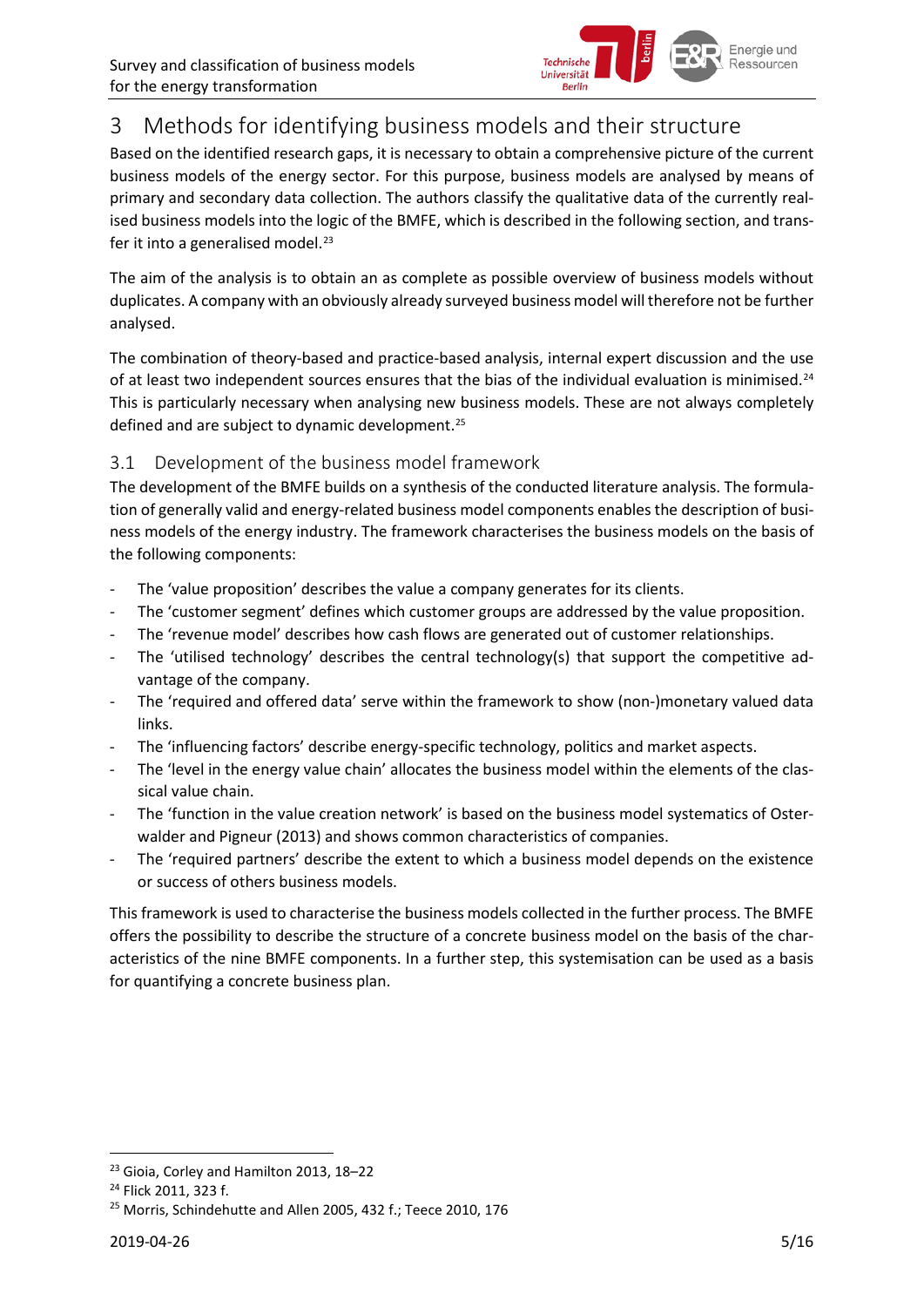

#### <span id="page-5-0"></span>3.2 Procedure of the practice-based analysis

<span id="page-5-2"></span>The analysis of the practically realised business models is based on a primary data collection. The company data is collected via publicly accessible information. The applied case study principle corresponds with the procedure according to Yin (2013) for cases with embedded investigation units. Various business models can be realised by one investigated company. [26](#page-5-3)



*Figure 3-1: Approach of the practice-based analysis* Source: Own illustratio[n](#page-5-2)

[The search has three starting points \(see Figure 3-1\)](#page-5-2) and is both theory-driven and explorative. In the theory-based approach, companies with the highest turnover are analysed, i.e. large utilities and com-munal utilities, along the value chain. This ensures high representativeness.<sup>[27](#page-5-4)</sup>

The explorative approach is oriented towards technological developments and shows the future structure of the energy industry. Start-ups are identified using incubators from the large utilities, the Global Cleantech 100 and the High-Tech Gründerfonds.

In addition to these two approaches, the search is conducted via associations and statements. Based on the umbrella association BDEW and comments on the EEG 2017<sup>28</sup>, further business models beyond the large companies will be examined.

#### <span id="page-5-1"></span>3.3 Procedure of the theory-based analysis

The secondary data collection conducted in a literature analysis is based on Kitchenham and Brereton (2013).[29](#page-5-6) By combining a keyword-based search and a citation-based snowballing approach, thematically related publications are identified. Due to the rapid changes within the energy system transformation and the importance of current trends, especially digitalisation, decarbonisation and decentralisation, the search is focused on the recent five years. The period of investigation is limited to the tenyear period 2008-2017.

The search keywords correspond to the subject of the study and include the terms 'energy system transformation' and 'business models' (in German and English). Based on this, further equivalent and related terms are derived and combined to appropriate search strings using a keyword matrix. The collected publications are first checked for business models. If a business model is described, the cita-

<span id="page-5-3"></span> <sup>26</sup> Yin 2013, 56–63

<span id="page-5-4"></span> $27$  This approach is consistent with the approach described in BMWi 2017a, 5.

<span id="page-5-5"></span><sup>28</sup> BMWi 2017b

<span id="page-5-6"></span><sup>&</sup>lt;sup>29</sup> Kitchenham and Brereton 2013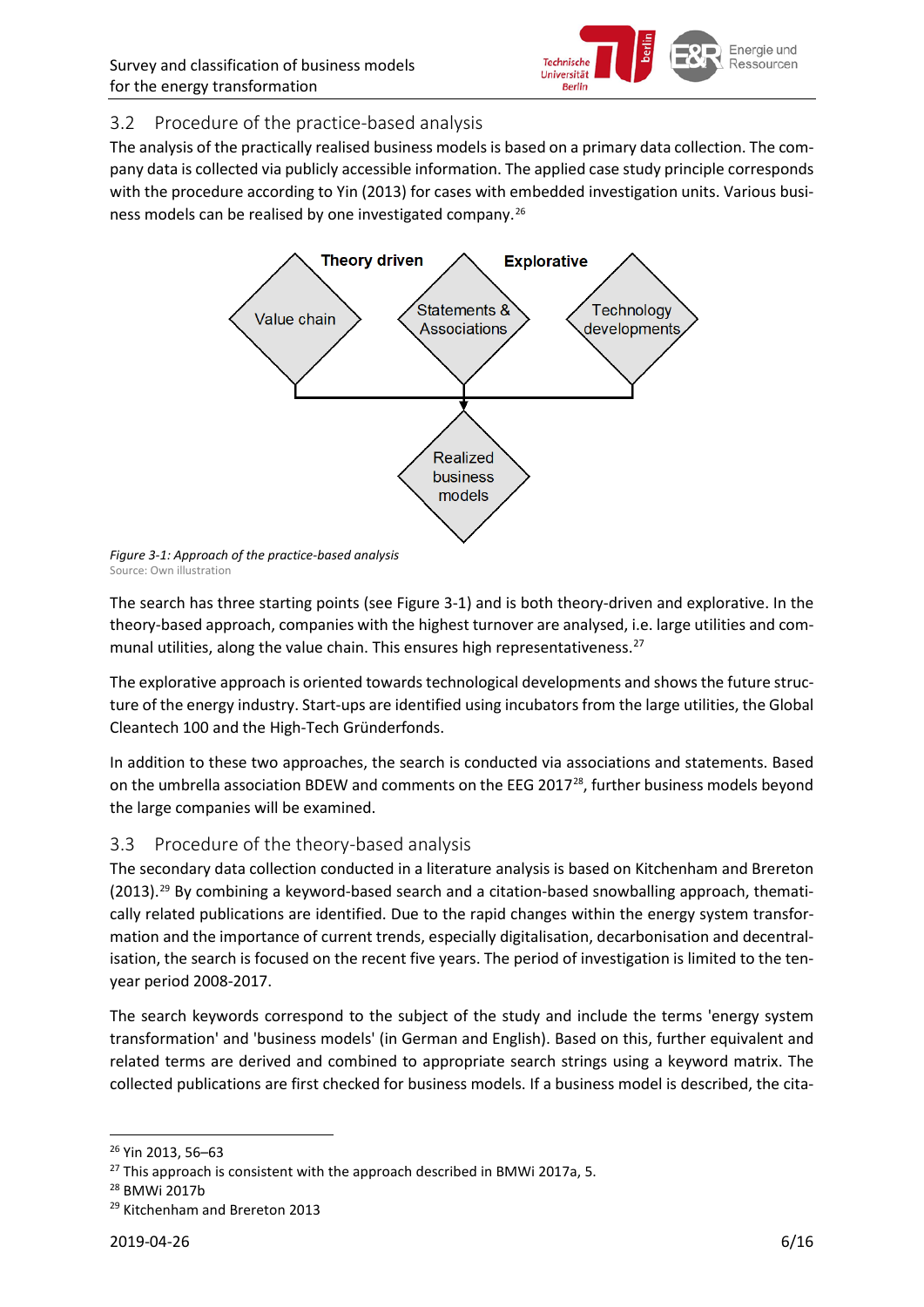

tion-based snowballing is used to search for further publications. Finally, all positively evaluated publications are analysed in detail and the given information is transferred to the components of the BMFE.

#### <span id="page-6-0"></span>3.4 Synthesis to prototypes and classification of business models

The objective of developing prototypical business models and business model classes is to group similar business models. The formed groups are as homogeneous as possible with regard to their charac-teristics. At the same time, they are clearly distinguishable to other prototypes or classes.<sup>[30](#page-6-2)</sup>

The collected business models are analysed in a two-stage filter procedure. First, business model prototypes (typing) are derived and then, based on the prototypes, business model classes (classification) are built. In the first step, the characteristics of the main components of the business model framework (value proposition, revenue model and customer segment) are used to characterise different prototypes as abstractions of concrete business models. In the second step, these prototypes are classified on the basis of their position in the value creation network on prototype level. In particular, the transformation of the energy industry from a carbon-intensive, capacity-oriented producing industry to a decarbonised, flexible and networked industry is taken into account.

#### **Synthesis to business model prototypes**

The synthesis of the prototypes is based on the main components of the BMFE. For the differentiation of the prototypes, the characteristics of the value proposition, revenue model and customer segment are used (see [Figure 3-2\)](#page-6-1). If two business models are identical in terms of their value proposition and if following the revenue model and the customer structure are (almost) identical, they form one prototype. The other components of the BMFE are summed up under the three main components, so that a clearly differentiated value proposition and revenue model can also be expected if, for example, a clearly differentiated technology is used. Since the three main components already have a wide range of different possible characteristics, it does not make sense to include further components for prototyping and thus expand the scope of possibilities and the expected number of prototypes. Therefore, the further components provide a detailed description of concrete business models and are not used to generate prototypes.

According to this logic, the main components within a business model prototype are identical. Consequently, all business models with identical main components are summed up in one prototype.



<span id="page-6-1"></span>*Figure 3-2: Overview of Components of the Business Model Framework Energy Industry* Source: Own illustration

<span id="page-6-2"></span> <sup>30</sup> Backhaus et al. 2016, 455 ff.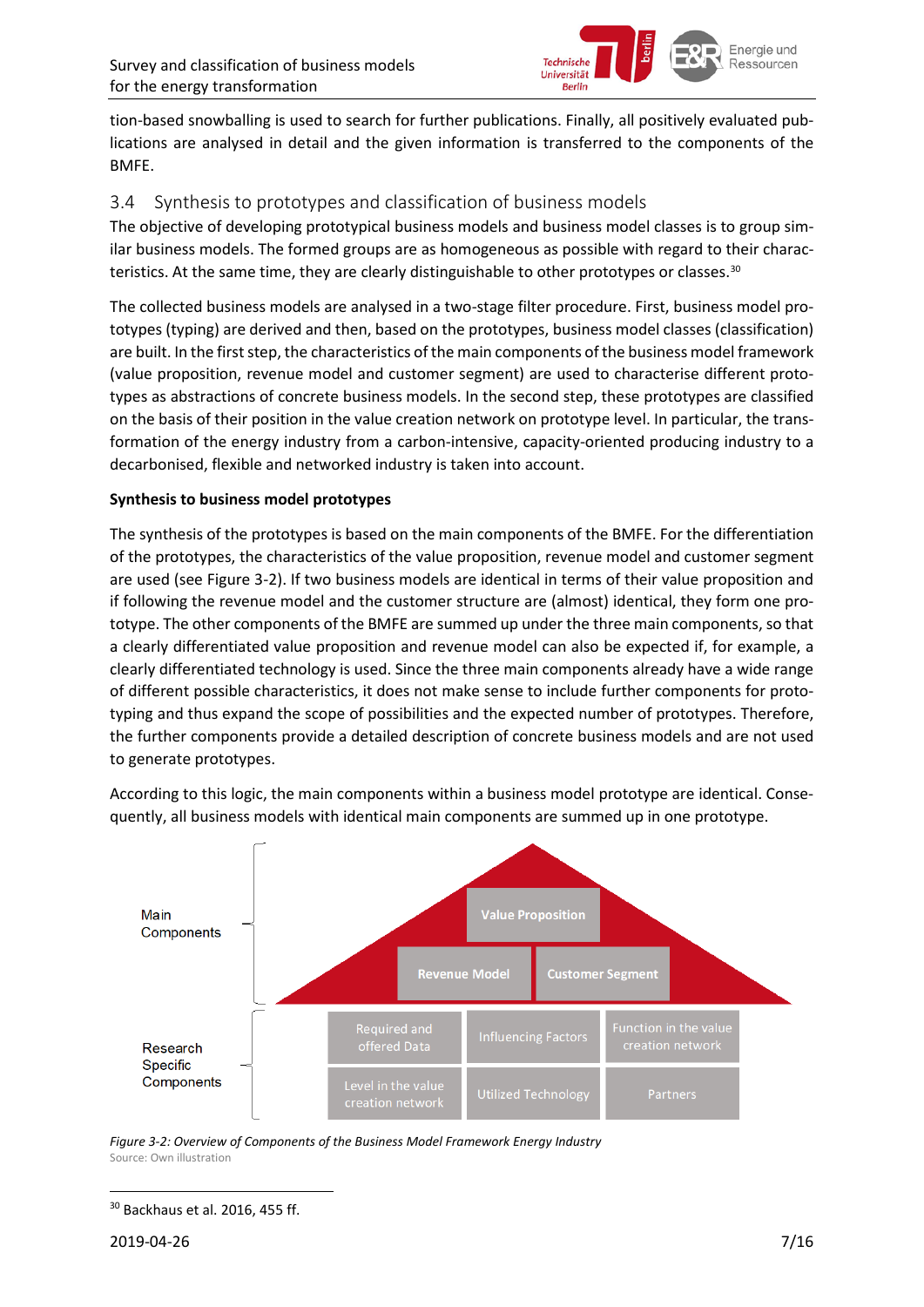

#### **Classification of business model prototypes**

While the prototyping builds on the main components, the classification requires a further abstraction. The prototypes are grouped on the basis of their position in the value creation network and classified according to the dimensions of proximity to the end consumer and to the core process of the energy industry. Double allocation of prototypes to classes are not permitted, although this may be possible in principle. The classification takes the disruptive character of the energy system transformation into account by an explicit formation of individual classes based on decarbonisation, digitisation and decentralisation and splitting the proximity to core processes of the energy industry into traditional business models on the one hand and modern business models on the other. [Figure 3-3](#page-7-1) shows the basic categorisation of classes in the value creation network. An overview of the classes in the value creation network is illustrated in [Figure 4-1.](#page-9-1)



<span id="page-7-1"></span>*Figure 3-3: Dimensions for classifying the business models* Source: Own illustration

In the long run, it is expected that some classes (as well as prototypes and business models) no longer exist, while further classes (as well as prototypes and business models) emerge. This corresponds to the study objective to state a classification on the basis of a snapshot of the current situation in the energy industry.

#### <span id="page-7-0"></span>3.5 Extension of the Value Chain Approach to Value Networks

The dynamic development caused by decarbonisation, decentralisation and digitalisation in the energy system, as well as the addition of new market roles and market players from outside the sector, are changing the traditional energy industry. Due to the novel, complex and multi-layered interdependencies of actors, a shift away from the value chain approach is a logical step. Instead of the classical value chain approach based on relationships between the business models themselves, value creation networks are identified as a new analysis system which illustrates the interrelationships between the business model classes or business model prototypes. This is represented by the dimension 'proximity to the classical value chain' in the classification of business models.

The approach is based on the introduction of the value system by Porter (2004).<sup>[31](#page-7-2)</sup> However, it goes one step further by including not only interdependencies along the steps of the classic value chain, but

<span id="page-7-2"></span> <sup>31</sup> Porter 2004, 33–36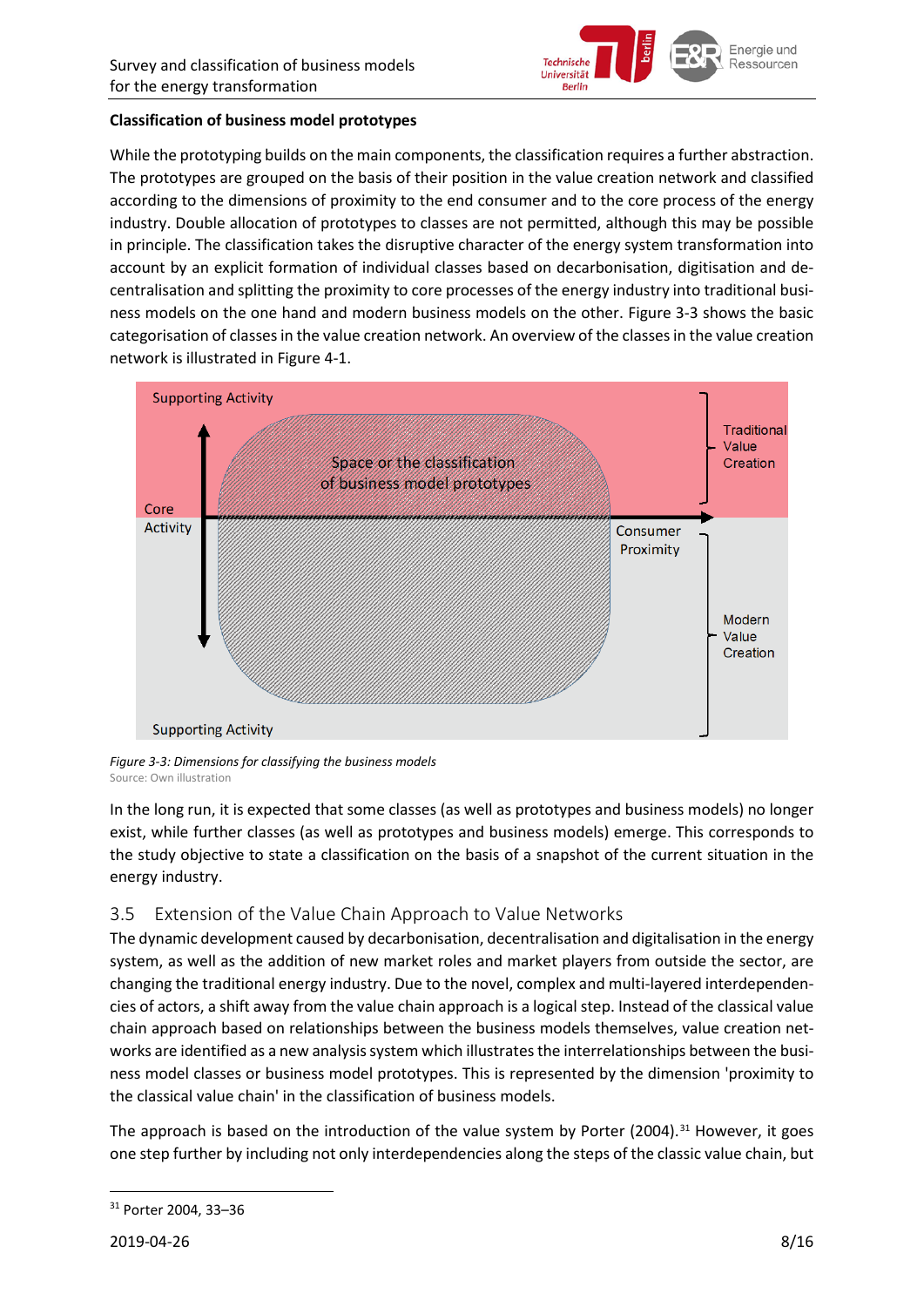

also a large number of cross-sectional functions as well as related supporting value creation areas and industries. The latter cannot be represented in the classic value chain. Furthermore, the representation of a multitude of interactions represents a significant extension of Porter's approach.

In a first step, the analysis of value networks at the prototype level is limited to those business model prototypes directly connected to the analysed business model prototype. Prototypes involved indirectly via several prototypes are not mapped. Thus, the development of value creation networks is an instrument for the visualisation and analysis of the corresponding interactions. Analytically, this includes the representation of the respective product, service, energy, data and financial flows between the market players.

## <span id="page-8-0"></span>4 Current Business Models, Business Model Prototypes and Classes

According to the focus on the impact of decarbonisation, decentralisation and digitisation, the analysis shows that innovative business models are clearly evident in addition to traditional ones. In the same way as the increasing importance of digitisation in all areas, many business models are linked to energy services, renewable energies or sector coupling.

The comparison of the two analytical strands shows that the practical and the theory-based search are supported by each other. Consequently, the most of the business models are found in both analyses. Some business models are identified more often via one or the other analysis approach.

#### <span id="page-8-1"></span>4.1 Results of the practice-based analysis

The practice-based analysis of the energy sector covers 134 companies. On this basis, 242 business models were identified.

As expected, (integrated) utilities and municipal utilities cover many business models in the field of traditional business models. However, their contribution to more innovative business models is low. In the case of new technology developments, the business model description is less precise. This is due to the fact that business models are not completely mature and applied on the market at the moment. This affects in particular recent business models of software providers and from analytics.

Within the field of sector coupling, power-to-mobility concepts are predominant in practice and more advanced than other sector coupling concepts. In contrast, business models for smart homes are more fragmented and limited to selected individual technologies rather than complete solutions. Start-ups are usually concentrated on one technology option. Similarly, new entrants from other industries only enter the sector where they have the appropriate skills. Nevertheless, it is clear that several companies are involved as part of the necessary value creation network for a specific customer solution.

#### <span id="page-8-2"></span>4.2 Results of the theory-based analysis

The literature analysis covers 166 thematically matching publications. 396 theory-based business models result from this analysis strand.

The theory-based analysis is dominated by traditional business models of the energy industry for generation, transport, distribution and sales. The influence of decarbonisation on the value creation of the electricity sector is also evident from numerous business models for renewable energies. In comparison to the practice-based analysis, the theoretical business models are more holistic. This applies in particular to cross-sectoral concepts. Therefore, power-to-gas, power-to-heat and smart grid concepts are available in the area of sector coupling, which are currently not implemented on the market. Compared to the practice-based strand the prosumer is explicitly mentioned and listed as an important part of the energy industry's value creation network.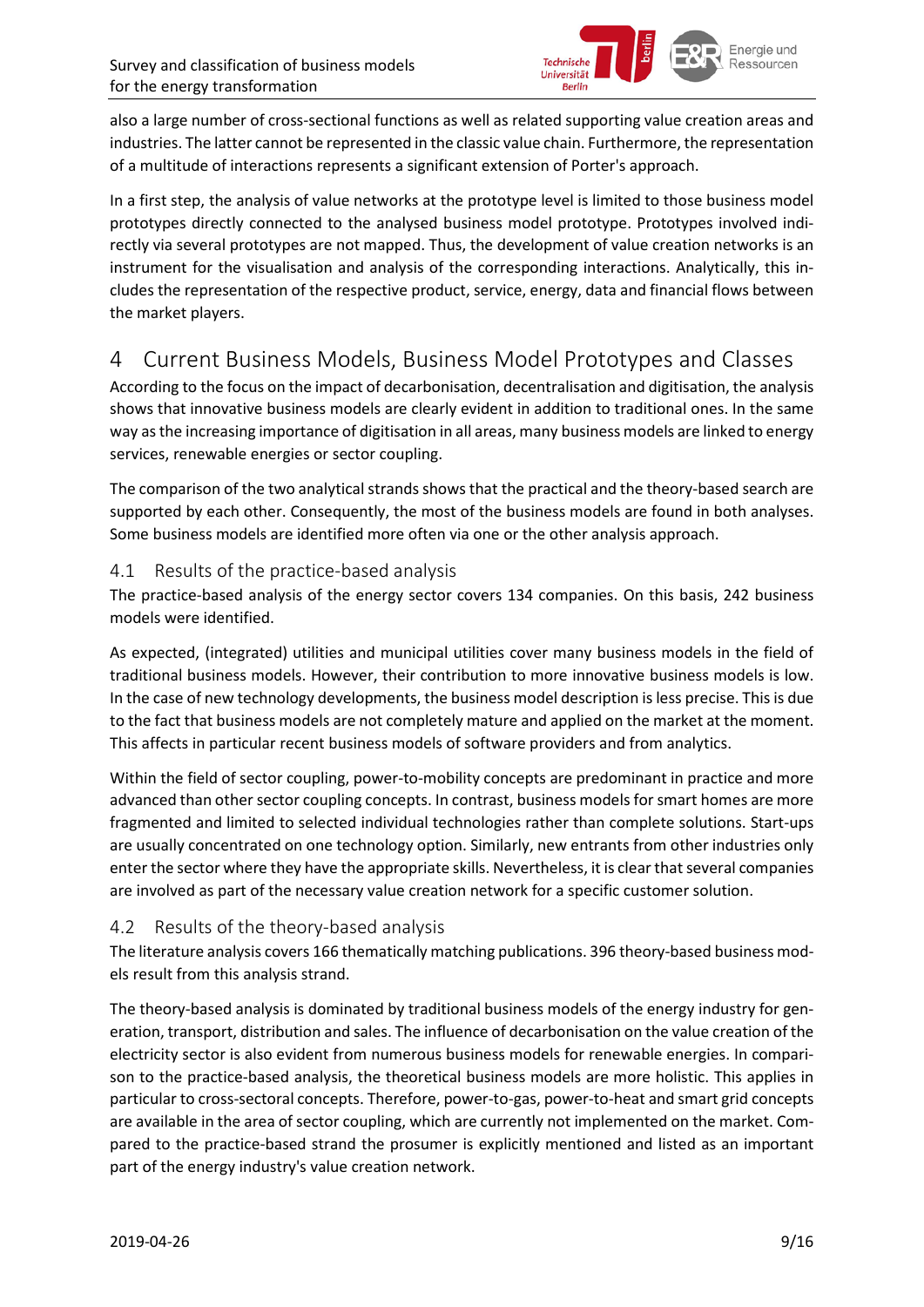

#### <span id="page-9-0"></span>4.3 Classification of business models

The theory and practice-based analysis results in 69 prototypical business models. This results in 17 business model classes illustrated in [Figure 4-1.](#page-9-1) A detailed list can be found in the appendix. The business models and classes cover the traditional, liberalised, decarbonised and digitised energy industry.



<span id="page-9-1"></span>*Figure 4-1: Overview of the business model classes* Source: Own illustration

The selection of examples from the next paragraphs shows that the complete range of business models is covered. At the same time, the selected prototypes ensure sufficient selectivity between different prototypes. The 17 business model classes derived from them also show the development of the energy industry in recent years. The business model classes that have emerged in addition to the traditional area are the result of the trends decarbonisation, liberalisation, decentralisation and digitisation.

Examples of the traditional energy industry are the business models of the class 'Infrastructure Operation':

#### - **'Conventional Energy Supplier'**

#### - **'Network Operator'**

The liberalisation process has led to the addition of , Metering' as an independent class. This includes, for example, the prototypes:

#### - **'Metering Operator'**

- **'Smart Meter Services'**

Decarbonisation has triggered the establishment of business models in the class 'Renewable energies':

- **'Renewable Fuels'**
- **'Renewable Generation'**
- **'Renewable Energy Supplier'**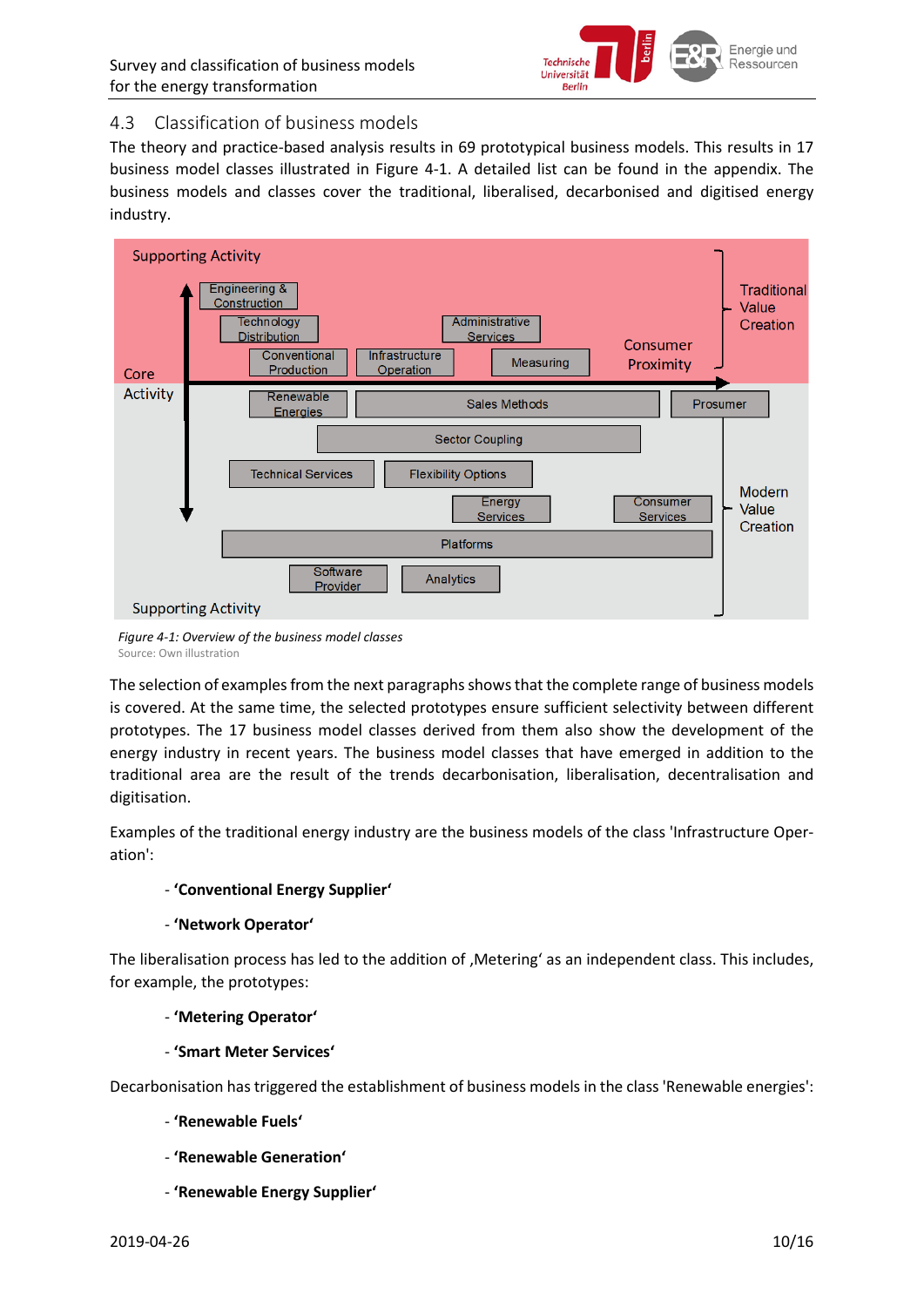

The two business model prototypes **'Renewable Generation'** and **'Renewable Energy Supplier'** show that the necessary accuracy of differentiation between business model prototypes is given. Both offer the same value proposition with renewable electricity or heat. However, due to the different customer groups addressed and the technologies used, there are two clearly differentiated business model prototypes. Nevertheless, due to the proximity to each other, a company may offer both in an integrated way.

As a result of digitisation, the energy industry is extended by the class 'platforms'. This includes the following prototypes:

#### - **'Crowd-Storage'**

- **'Virtual Power Plant (VPP) Energy Marketing'**
- **'Peer-to-Peer-Platform'**

The 'sector coupling' class includes further new business models:

- **'Power-to-Gas'**
- **'Power-to-Heat'**
- **'Power-to-Mobility - Charging Infrastructure'**

On the basis of this data, some combinations of the entries of the components of the BMFE can also result in meaningful business models. One example is the business model of a smart home provider with local generation technologies, which was not found in the study and which generates revenues through trade gains in conjunction with user knowledge. On the other hand, not all other combinations of BMFE components result in meaningful business opportunities. [32](#page-10-1) Due to the objective of identifying the current status of existing business models in the energy industry, business models that have not been empirically confirmed have not been further investigated.

#### <span id="page-10-0"></span>4.4 Example of a value creation network

The individual business model prototypes can be presented within the value creation network after they have been identified by the BMFE. This representation can be used as an analytical tool to determine relations between business models and to develop diversification strategies. Regions can use the tool to identify gaps in their business model landscape. As an example, the value network for the business model prototype 'VPP Energy Marketing' is illustrated in [Figure 4-2.](#page-11-2)

Services, data, products and energy flows to the business model prototype VPP are mapped. The input data for the network was collected within this study. Payment flows are opposite to the services and products and not depicted.<sup>[33](#page-10-2)</sup> The result illustrates the multitude and variety of customers, suppliers and partners that a VPP requires. It also shows that a VPP only transports data with regard to the energy flow, but is neither directly involved in generation nor in transport.

Such a network can be created for each of the business model prototypes and offers practical use. For example, a region can map a value creation network for already existing prototypical business models or existing companies and their business models and consequently identify gaps in this network to be filled by the local economy.

<span id="page-10-1"></span><sup>&</sup>lt;sup>32</sup> For example, this is illustrated by a fuel-producing domestic consumer (e.g. refrigerator) that generates income through software rental.

<span id="page-10-2"></span> $33$  Exceptions are possible, for example within the framework of mandatory notification obligations, which can result by information flows without a financing stream.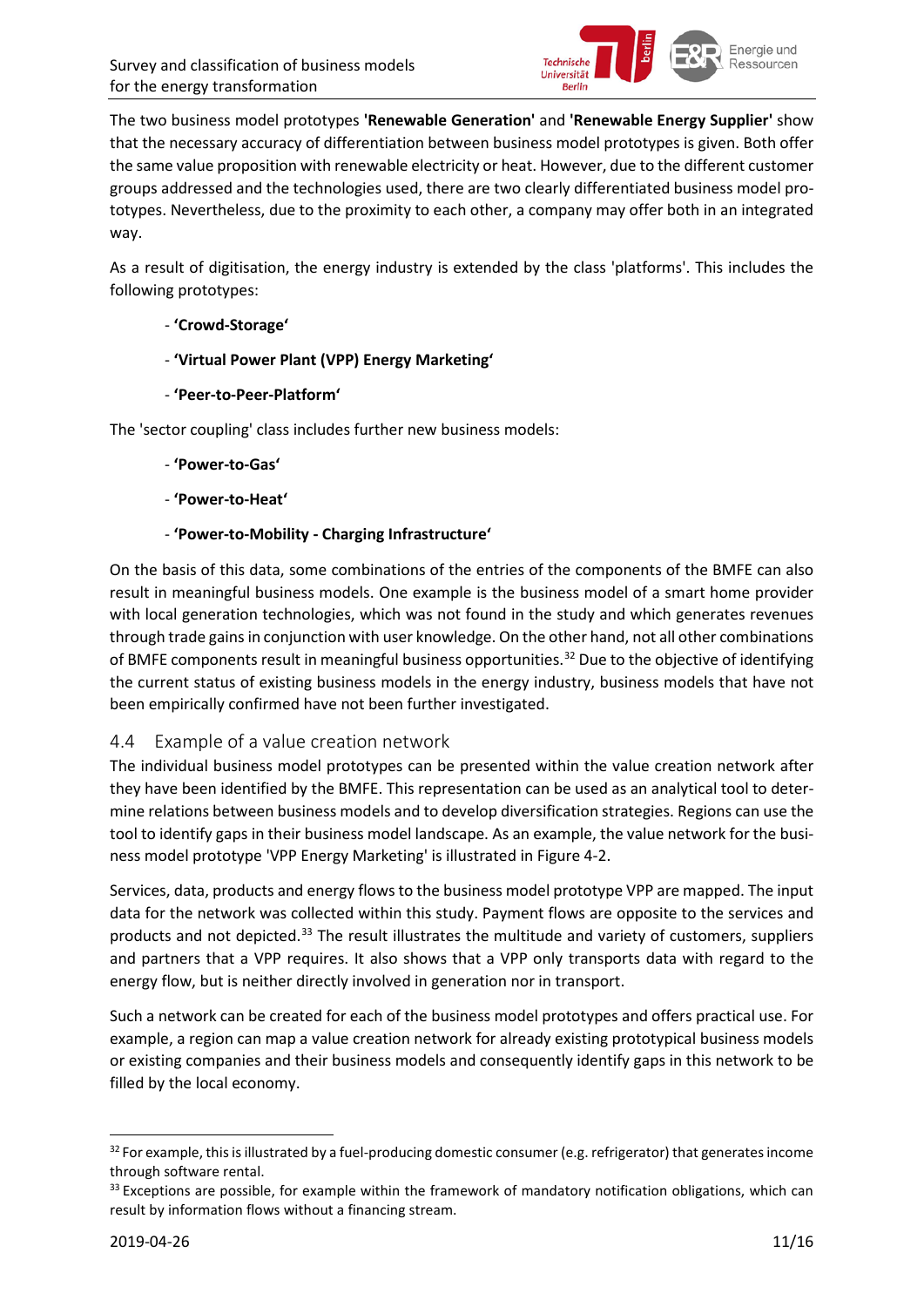Survey and classification of business models for the energy transformation





<span id="page-11-2"></span>*Figure 4-2: Value Creation Network VPP* Source: Own illustration

Incentives can be established to fill these gaps in order to promote regional value creation. Companies can use a value creation network for their own business models or those of their customers to identify potential for diversification or disruption.

## <span id="page-11-0"></span>5 Conclusion and further research

The paper shows that previous business model designs are insufficiently suited to capture the current business models of the energy industry. Especially for further work, there is a need for continued monitoring of business models in the energy sector in order to continue developing the proposed modular design of the BMFE. Therefore, Chapter [5.1](#page-11-1) gives a brief summary of the results of the analysis, while Chapter [5.2](#page-12-0) summarises the resulting need for further research.

#### <span id="page-11-1"></span>5.1 Summary of the analysis

Based on the structure of the energy industry and the effects of energy transition on business models, the BMFE is a tool developed to describe the business models of the energy industry. A total of 638 business models have been identified using practice-based and theory-based data collection. The results of both analysis approaches confirm each other. In synthesis, 69 business model prototypes were extracted from the analysis strands and described by the BMFE. One prototype summarises various business models with similar value proposition, revenue model and customer segments. The 69 prototypes were grouped into 17 business model classes according to the dimensions of 'customer proximity' and 'proximity to the classic value chain of the energy industry'.

The synthesis represents the current status of energy business models, business model prototypes and business model classes in Germany. The ongoing energy system transformation and the growth of renewable energies are changing the structure and value creation of the energy industry. The business model classes show that traditional business models are affected by the decarbonisation, decentralisation and digitisation of the energy system in all segments and economic sectors. Consequently, the energy transition is beginning to have an impact beyond the borders of the electricity sector. The increasingly decentralised use of technologies from the heat, gas and mobility sectors shows that the requirements for coordination between sectors are increasing. Therefore, one company can no longer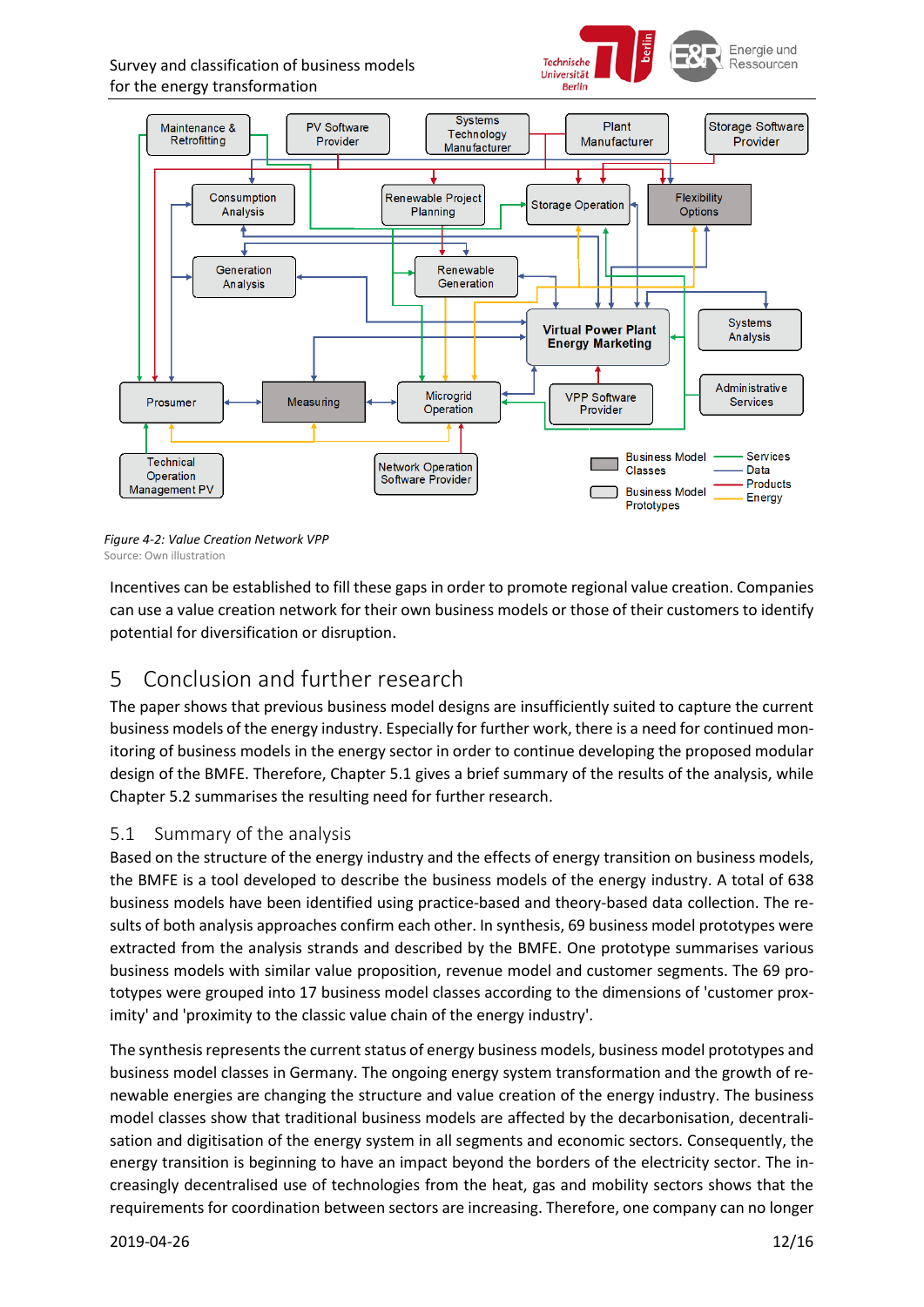

master all complex value creation tasks. Moreover, new and more complex interdependencies are emerging between business models.

In an energy sector increasingly characterised by complex value creation networks, the integrated combination of material and services is gaining in relevance. In particular, existing business models with direct end customer contact are dependent on the integration of additional services in the long term. In this context, the analysis confirms that digitisation drives and enables the transformation of energy systems. Many new companies are entering the market with innovative products based on digital solutions. The change is increasingly driven by companies from the information and communication sector and other companies from outside the industry. This is particularly true for new services that go beyond the pure supply of energy. For example, software, automation and platform solutions or solutions for sector coupling with the related areas of mobility and heat are gaining importance. Here, new entrants from other sectors can provide important skills for the provision of innovative value propositions by entering the energy sector. However, traditional companies in the energy industry can also expand their product portfolio on the basis of their expertise within their value creation network.

#### <span id="page-12-0"></span>5.2 Further research

The result of the analysis represents the status quo of the business models and business model classes of the energy industry in Germany. In this respect, the identified business model prototypes have to be reviewed in the future and, if necessary, complemented. While in this project a qualitative methodical description of the value network approach is applied, an extension of the analysis instrument by a quantitative evaluation of cash flows is possible. Therefore, one starting point for further research is the development of a quantitative model-based evaluation system, which allows a quick decision on the microeconomic applicability of business model (-prototypes). The authors have already started working on this issue. Furthermore, it is possible to extend individual value creation networks into higher-level overall networks. Thus, indirect effects in the broader sector environment can be analysed.

In the empirical analysis, business model prototypes were analysed independently of the companies realizing them. By identifying the market players and recording the regional scalability of a business model prototypes, it is possible to transfer the systematisation to small-scale study regions. This could be realised in further projects. Initial research work has also started recently at the department of Energy and Resource Management.

Due to constant changes in the (energy) economy, it is necessary to consistently monitor business models in order to add further components to the modular BMFE, if empirical evidence shows that this is necessary. This covers a possible extension or reduction of business model prototypes or classes if new developments result in new business models. Such an adaptation of the results of this analysis is quite feasible with the presented methodology.

## <span id="page-12-1"></span>6 Acknowledgements and funding information

This article was written within the Copernicus project "Systemintegration": Energiewende-Navigationssystem (ENavi) (funding code 03SFK4N0) funded by the German Federal Ministry of Education and Research (BMBF). The authors would like to thank for the financing of the work.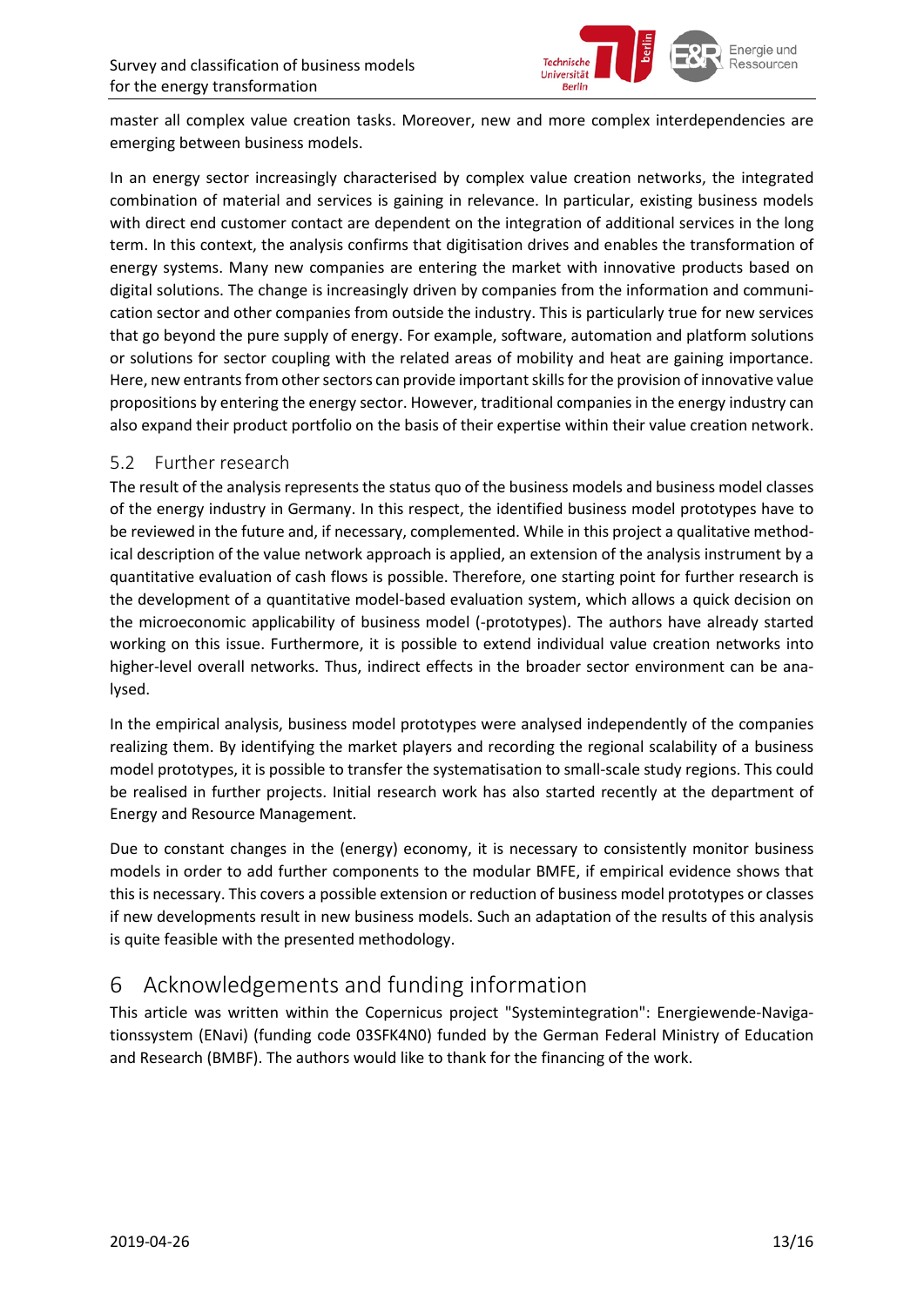

### <span id="page-13-0"></span>7 Literature

- Abdelkafi, N., Makhotin, S. and Posselt, T. (2013): "Business Model Innovations for Electric Mobility -What Can Be Learned from Existing Business Model Patterns?" *International Journal of Innovation Management* 17 (01): 1340003-1-1340003–41. https://doi.org/10.1142/S1363919613400033.
- Backhaus, K., Erichson, B., Plinke, W. and Weiber, R. (2016): *Multivariate Analysemethoden: eine anwendungsorientierte Einführung*. 14., überarbeitete and aktualisierte Auflage. Berlin Heidelberg: Springer Gabler.
- Bieger, T., zu Knyphausen-Aufseß, D. and Krys, C. (2011): *Innovative Geschäftsmodelle: konzeptionelle Grundlagen, Gestaltungsfelder and unternehmerische Praxis*. Academic network. Berlin Heidelberg: Springer.
- BMWi. (2017): "LEISTUNGSBESCHREIBUNG zum Dienstleistungsvorhaben, Die Energiewirtschaft im Rahmen der Energiewende: Wissenschaftliche Analysen zu wirtschaftlichen Fragen and Zukunftsperspektiven der Energiewirtschaft (Kurztitel EVU Strukturwandel)". https://www.evergabe-online.de/tenderdocuments.html?3&id=176478.
- BMWi. (2017b): "Stellungnahmen Konsultationen zu aktuellen Gesetzesvorhaben". 2017. http://www.erneuerbare-energien.de/EE/Navigation/DE/Service/Stellungnahmen/stellungnahmen.html.
- Burger, S. P. and Luke, M. (2017): "Business Models for Distributed Energy Resources: A Review and Empirical Analysis". *Energy Policy* 109 (Oktober): 230–48. https://doi.org/10.1016/j.enpol.2017.07.007.
- Demil, B., and Lecocq, X. (2010): "Business Model Evolution: In Search of Dynamic Consistency". *Long Range Planning* 43 (2–3): 227–46. https://doi.org/10.1016/j.lrp.2010.02.004.
- Doleski, O. D. (2014): "Entwicklung neuer Geschäftsmodelle für die Energiewirtschaft das Integrierte Geschäftsmodell". In *Smart Market*, herausgegeben von Christian Aichele and Oliver D. Doleski, 643–703. Wiesbaden: Springer Fachmedien Wiesbaden. https://doi.org/10.1007/978-3- 658-02778-0\_24.
- EY. (2016): "Geschäftsmodelle 2020 Wie in der Energiewirtschaft zukünftig noch Geld verdient werden kann".
- Flick, U. (2011): "Triangulation". In *Empirische Forschung and Soziale Arbeit*, herausgegeben von Gertrud Oelerich and Hans-Uwe Otto, 323–28. Wiesbaden: VS Verlag für Sozialwissenschaften. https://doi.org/10.1007/978-3-531-92708-4\_23.
- Gioia, D. A., Corley, K. G. and Hamilton, A. L. (2013): "Seeking Qualitative Rigor in Inductive Research: Notes on the Gioia Methodology". *Organizational Research Methods* 16 (1): 15–31. https://doi.org/10.1177/1094428112452151.
- Giordano, V. and Fulli, G. (2011): "A Business Case for Smart Grid Technologies: A Systemic Perspective". *Energy Policy*, November. https://doi.org/10.1016/j.enpol.2011.09.066.
- Jahnke, P., Monjau, R. and Dziomba, H. (2017): "Geschäftsmodellansätze für Mini-/Mikro-KWK and intelligente Infrastrukturen". In *Lokale Impulse für Energieinnovationen*, herausgegeben von Gerhard Fuchs, 161–204. Wiesbaden: Springer Fachmedien Wiesbaden. https://doi.org/10.1007/978-3-658-14801-0\_8.
- Kasperk, G. and Drauz, R. (2013): "Geschäftsmodelle entlang der elektromobilen Wertschöpfungskette". In *Elektromobilität*, herausgegeben von Achim Kampker, Dirk Vallée, and Armin Schnettler, 103–48. Berlin, Heidelberg: Springer Berlin Heidelberg. https://doi.org/10.1007/978-3-642-31986-0\_4.
- Kitchenham, B., and Brereton, P. (2013): "A Systematic Review of Systematic Review Process Research in Software Engineering". *Information and Software Technology* 55 (12): 2049–75. https://doi.org/10.1016/j.infsof.2013.07.010.
- Löbbe, S. and Hackbarth, A. (2017): "Geschäftsmodelle in der Energiewirtschaft: Ein Kompendium von der Methodik bis zur Anwendung". Reutlinger Diskussionsbeiträge zu Marketing & Management. Hochschule Reutlingen. https://doi.org/10.15496/publikation-17713.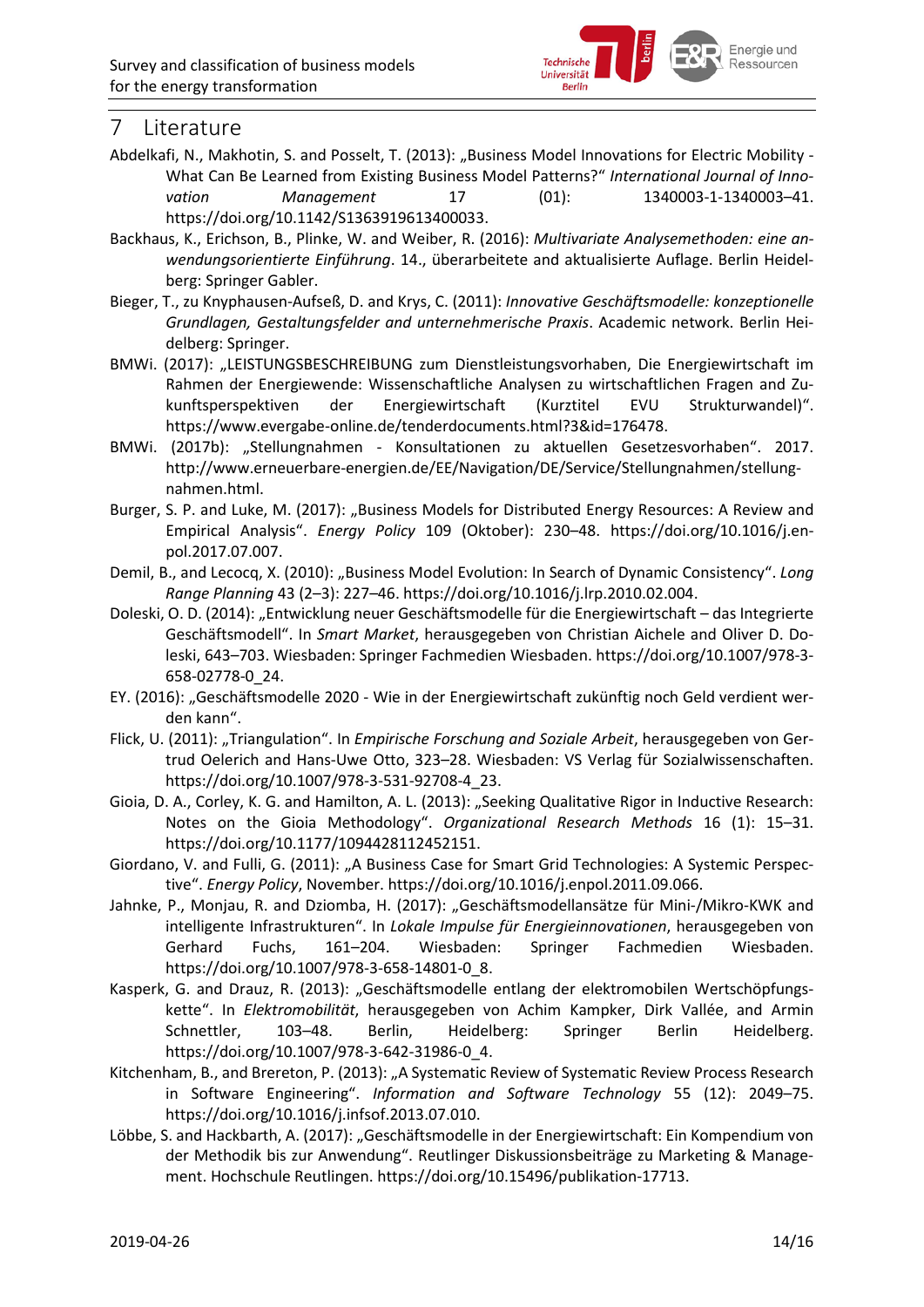

- Loock, M. (2012): "Going beyond Best Technology and Lowest Price: On Renewable Energy Investors' Preference for Service-Driven Business Models". *Energy Policy* 40 (Januar): 21–27. https://doi.org/10.1016/j.enpol.2010.06.059.
- Morris, M., Schindehutte, M. and Allen, J. (2005): "The Entrepreneur's Business Model: Toward a Unified Perspective". *Journal of Business Research* 58 (6): 726–35. https://doi.org/10.1016/j.jbusres.2003.11.001.
- Okkonen, L. and Suhonen, N. (2010): "Business Models of Heat Entrepreneurship in Finland". *Energy Policy* 38 (7): 3443–52. https://doi.org/10.1016/j.enpol.2010.02.018.
- Osterwalder, A., and Pigneur, Y. (2013): *Business Model Generation A Handbook for Visionaries, Game Changers, and Challengers*. New York, NY: John Wiley & Sons. http://nbn-resolving.de/urn:nbn:de:101:1-2014122414260.
- Porter, M. E. (2004): *Competitive Advantage: Creating and Sustaining Superior Performance*. 1. Free Press export ed. New York, NY: Free Press.
- Provance, M., Donnelly R. G. and Carayannis, E. G. (2011): "Institutional Influences on Business Model Choice by New Ventures in the Microgenerated Energy Industry". *Energy Policy* 39 (9): 5630– 37. https://doi.org/10.1016/j.enpol.2011.04.031.
- PWC. (2016): "Deutschlands Energieversorger werden digital".
- Richter, M. (2012): "Utilities' Business Models for Renewable Energy: A Review". Renewable and Sus*tainable Energy Reviews* 16 (5): 2483–93. https://doi.org/10.1016/j.rser.2012.01.072.
- Rodríguez-Molina, J., Martínez-Núez, M., Martínez J.-F. and Pérez-Aguiar, W. (2014): "Business Models in the Smart Grid: Challenges, Opportunities and Proposals for Prosumer Profitability". *Energies* 7 (9): 6142–71. https://doi.org/10.3390/en7096142.
- Strupeit, L., and Palm, A. (2016): "Overcoming Barriers to Renewable Energy Diffusion: Business Models for Customer-Sited Solar Photovoltaics in Japan, Germany and the United States". *Journal of Cleaner Production* 123 (Juni): 124–36. https://doi.org/10.1016/j.jclepro.2015.06.120.
- Teece, D. J. (2010): "Business Models, Business Strategy and Innovation". *Long Range Planning* 43 (2– 3): 172–94. https://doi.org/10.1016/j.lrp.2009.07.003.
- Varone, A., and Ferrari, M. (2015): "Power to Liquid and Power to Gas: An Option for the German Energiewende". *Renewable and Sustainable Energy Reviews* 45 (Mai): 207–18. https://doi.org/10.1016/j.rser.2015.01.049.
- Yin, R. K. (2013): *Case Study Research: Design and Methods*. https://nls.ldls.org.uk/welcome.html?ark:/81055/vdc\_100025422049.0x000001.